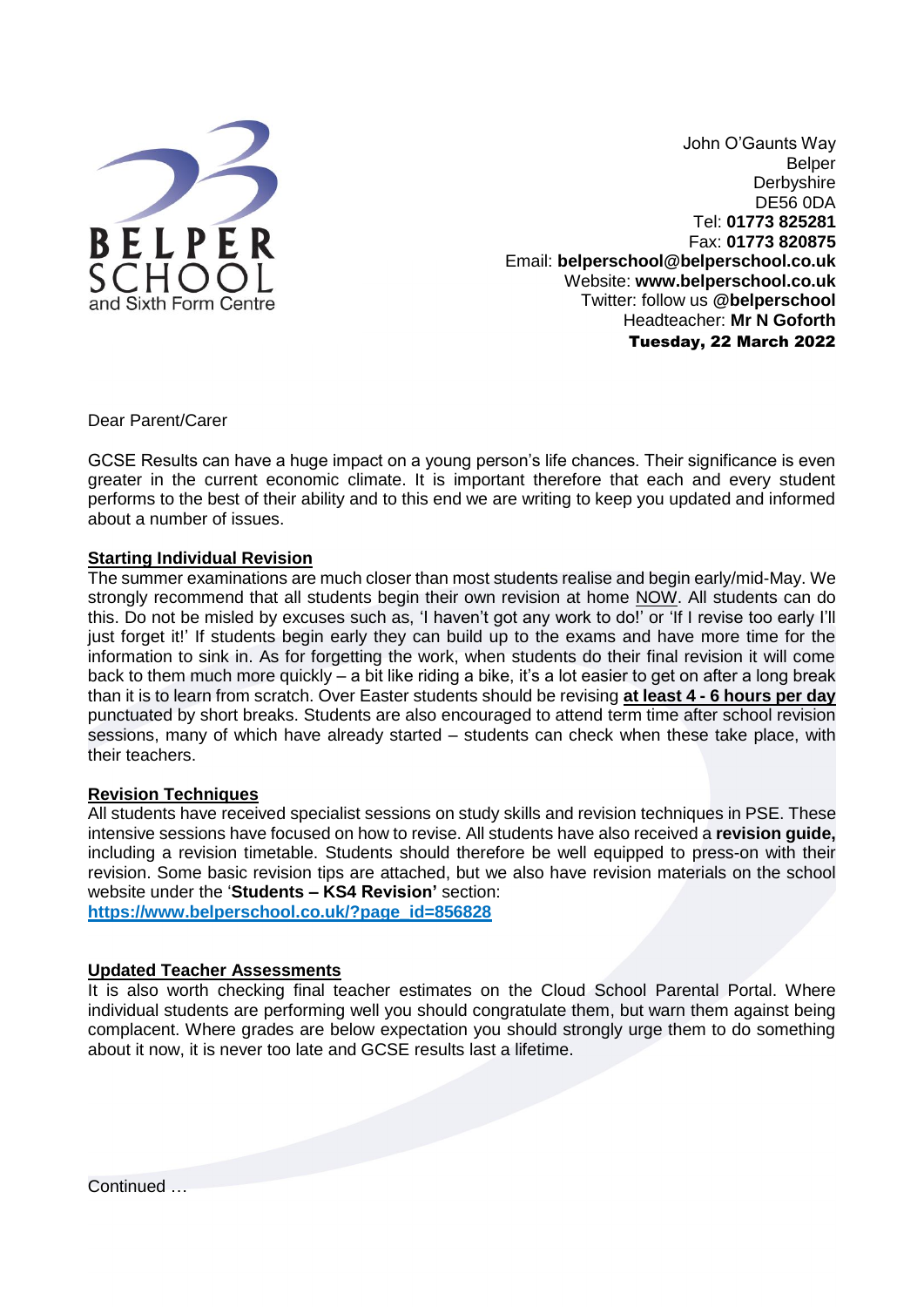## **Exam Period Attendance Arrangements**

- 1. **Last Day of Normal Timetable** students will continue with normal timetabled lessons right up until and including **12 May 2022**.
- 2. **Study Timetable** between **13 May – 27 June 2022** we will operate a "Study Timetable" where it is compulsory for students to attend special intensive revision blocks which we timetable around the exams (see timetabled sessions below). Obviously, students are not required to attend the sessions for subjects that they are not studying. These sessions have proved extremely effective and by being 'blocked' avoids dead time. When students are not in an exam or revision session they can revise at home. If this is not possible we will provide a study room where students can revise when not in a session or exam.
- 3. **National Contingency Day - 29 June 2022** this is a contingency day set aside, "*should sustained national or local disruption arise during the June 2022 examination series*". This means that any GCSE or A' level exam could be moved to this contingency date in the event of disruption caused by some national or local tragedy/disaster/etc. This could be used given the Coronavirus, war in Ukraine etc. This date should therefore be taken as the last day of exams and it would be wise to ensure you are available for exams up until, and including the 29 June 2022.

## **Individual Exam Timetables and Calendars**

All students have already been given an individual exam entry timetable Please ensure that students check this timetable thoroughly and keep a prominent record of when exams are, so they can arrive to all exams promptly. Further examination information will also go on the school website, detailing all the procedures associated with exams such as what equipment to bring, how to behave in exams, what to do if you are ill, etc. - see 'Examination Procedures' booklet on the website in the 'Students / Examinations 2022' section: **[https://www.belperschool.co.uk/?page\\_id=168](https://www.belperschool.co.uk/?page_id=168)**

## **Results Day**

GCSE exam results will be available for collection on **Thursday 25 August 2022** between 9.00am and 11.00am. Any uncollected results will be posted after 4.00pm to your home address. It is your responsibility to make arrangements for receiving your results. This can be done in one of two ways:

- 1. Collected by yourself. YOU MUST BRING ID WITH YOU.
- 2. Collected by another person, but only if they bring a letter with them authorising them to do so and that it is signed by you. They also need their own ID.

DO NOT telephone or email school to ask if the results have arrived or to ask to be given your results. The staff will not give information over the phone or by email as this will only delay the already lengthy task of gathering together results from several different examination boards.

## **And finally…**

We hope that all students will strive hard to achieve the best GCSE results of which they are capable and work hard so as not to leave anything to chance. Remember teachers are here to help and wish your son / daughter all the very best with their exams. If you have any queries about exams or revision please contact your son/daughter's tutor.

Yours sincerely

 $52-$ 

**Steve Davies, Assistant Head on behalf of all the teachers at Belper School**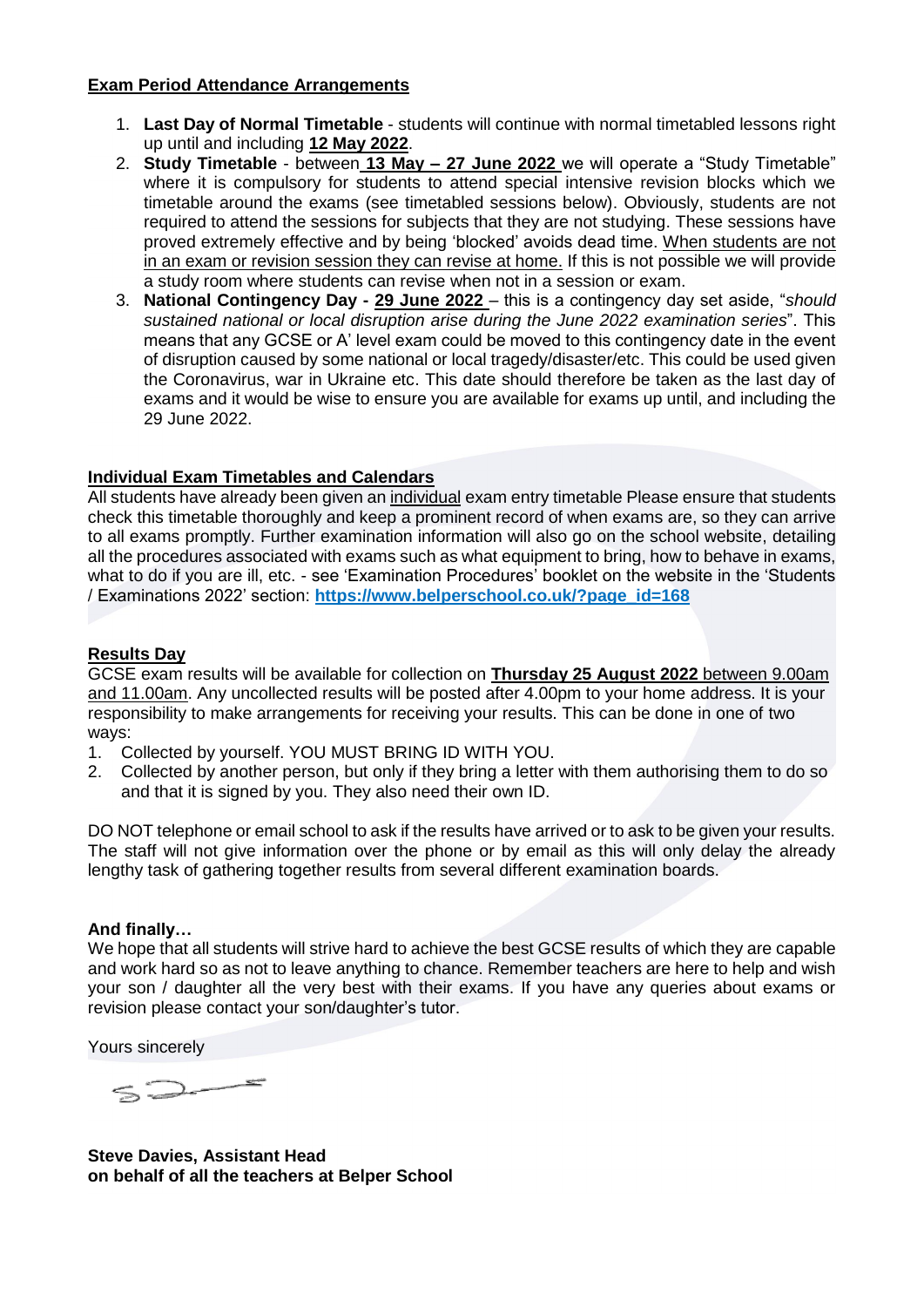# Revision Tips **Planning**

- 1. Devise a revision timetable. What you will revise and when. Allocate regular revision slots which work well for you. Allow yourself reward period when you do no revision e.g. Friday evening
- 2. Allocate enough time each day, work in blocks with regular breaks e.g. 22 minute revision sessions followed by a quick break.
- 3. List topics to revise and/or obtain a syllabus, so you can tick off what you have done.
- 4. Choose where you will revise carefully where there are no distractions e.g. bedroom, library…away from people, TV, Playstation, Xbox etc.
- 5. If you have a job, arrange time off work if possible and refuse overtime during the run up to the exam period as well as during the exam period itself. If necessary give up work – the long-term gains far outweigh the short-term losses.
- 6. Plan to work in small study groups or pairs if you feel this helps. Even if you only meet occasionally to discuss problems or questions.
- 7. Get hold of past exam papers so you have these ready for revision time.
- 8. Plan to start revising early in the Easter break if you haven't already started.
- 9. Stay hydrated drink plenty of water.

## **Revision**

### *These are just some suggestions which may work for you. We all learn differently.*

- 1. Lists of key points/topics/ headings for each.
- 2. Use highlighters, underlining or different colours on your notes.
- 3. Take notes on your notes have a little revision book or folder for keeping these summary notes.
- 4. Use mind maps or spider grams to summarize key ideas.
- 5. Use MNEMONICS to aid memory e.g. *R*ichard *O*f *Y*ork *G*ave *B*attle *I*n *V*ain…helps remember colours of the rainbow.
- 6. Test yourself and get others to test you. Parents can help here.
- 7. Learning off-by-heart learn definitions or formulae off-by-heart or by repetition.
- 8. Practise question and past papers ask teachers and use exam board websites.
- 9. Identify problem areas and follow these up with your teacher or study group.
- 10. Use Post-it notes to stick key ideas, formula, etc. around your revision space.

## **AND DON'T FORGET REVISION MATERIALS ON SCHOOL WEBSITE https://www.belperschool.co.uk/?page\_id=856828**